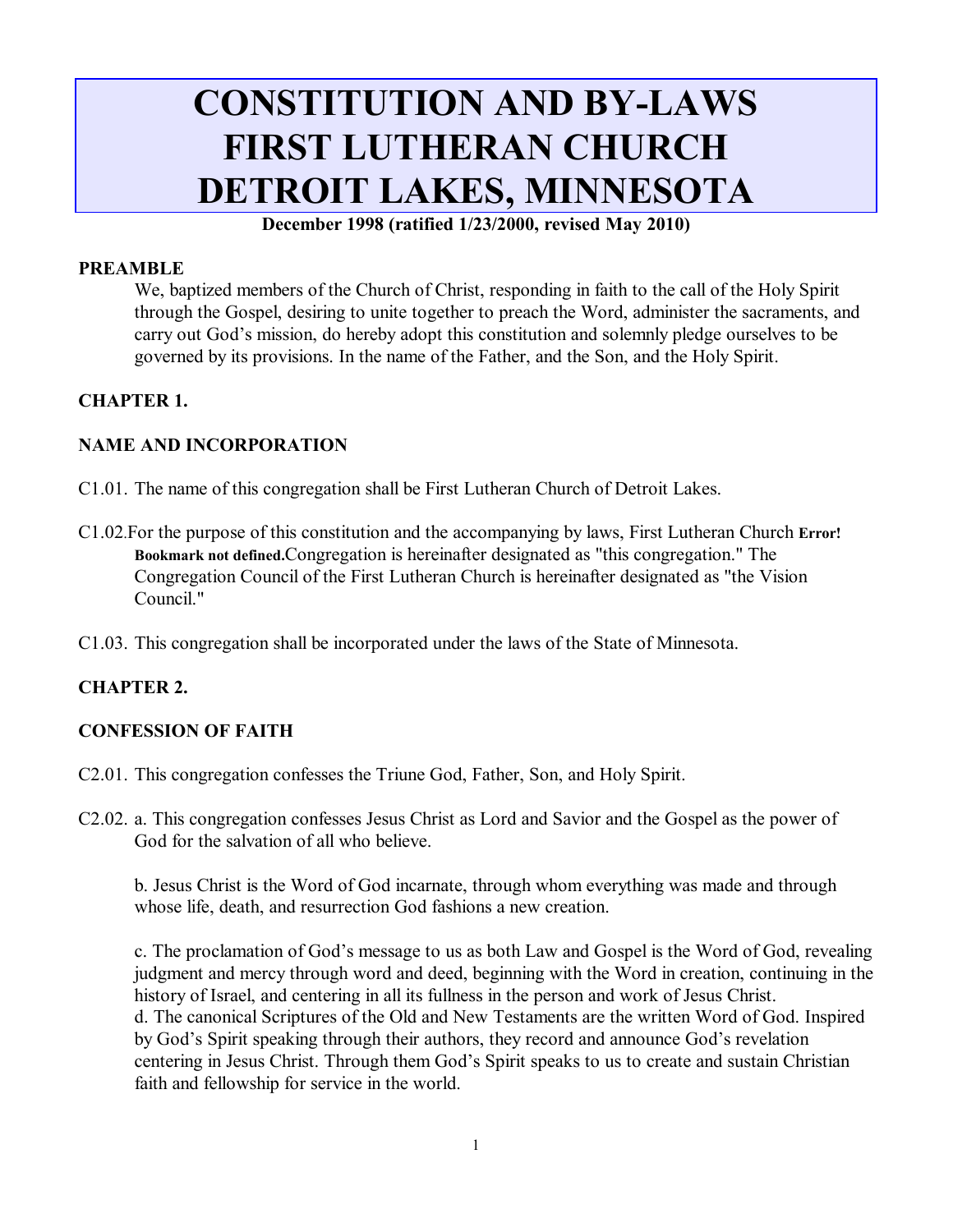- C2.03. This congregation accepts the canonical Scriptures of the Old and New Testaments as the inspired Word of God and the authoritative source and norm of its proclamation, faith, and life.
- C2.04. This congregation accepts the Apostles, Nicene, and Athanasian Creeds as true declarations of the faith of this congregation.
- C2.05. This congregation accepts the Unaltered Augsburg Confession as a true witness to the Gospel, acknowledging as one with it in faith and doctrine all churches that likewise accept the teachings of the Unaltered Augsburg confession.
- C2.06. This congregation accepts the other confessional writings in the Book of Concord, namely, the Apology of the Augsburg Confession, the Smalcald Articles and the Treatise, the Small Catechism, the Large Catechism, and the Formula of Concord, as further valid interpretations, of the faith of the Church.
- C2.07. This congregation confesses the Gospel, recorded in the Holy Scriptures and confessed in the ecumenical creeds and Lutheran confessional writings, as the power of God to create and sustain the Church for God's mission in the world.

## **CHAPTER 3.**

## **NATURE OF THE CHURCH**

- C3.01. All power in the Church belongs to our Lord Jesus Christ, its head. All actions of this congregation are to be carried out under his rule and authority.
- C3.02. The Church exists both as an inclusive fellowship and as local congregations gathered for worship and Christian service. Congregations find their fulfillment in the universal community of the Church, and the universal Church exists in and through congregations. The Evangelical Lutheran Church in America, therefore, derives its character and powers both from the sanction and representation of its congregations and from its inherent nature as an expression of the broader fellowship of the faithful. In length, it acknowledges itself to be in the historic continuity of the communion of saints; in breadth, it expresses the fellowship of believers and congregations in our day.

## **CHAPTER 4.**

#### **STATEMENT OF PURPOSE**

- C4.01. The Church is a people created by God in Christ, empowered by the Holy Spirit, called and sent to bear witness to God's creative, redeeming, and sanctifying activity in the world.
- C4.02. To participate in God's mission, this congregation as a part of the Church shall:

a. Worship God in proclamation of the Word and administration of the sacraments and through lives of prayer, praise, thanksgiving, witness, and service.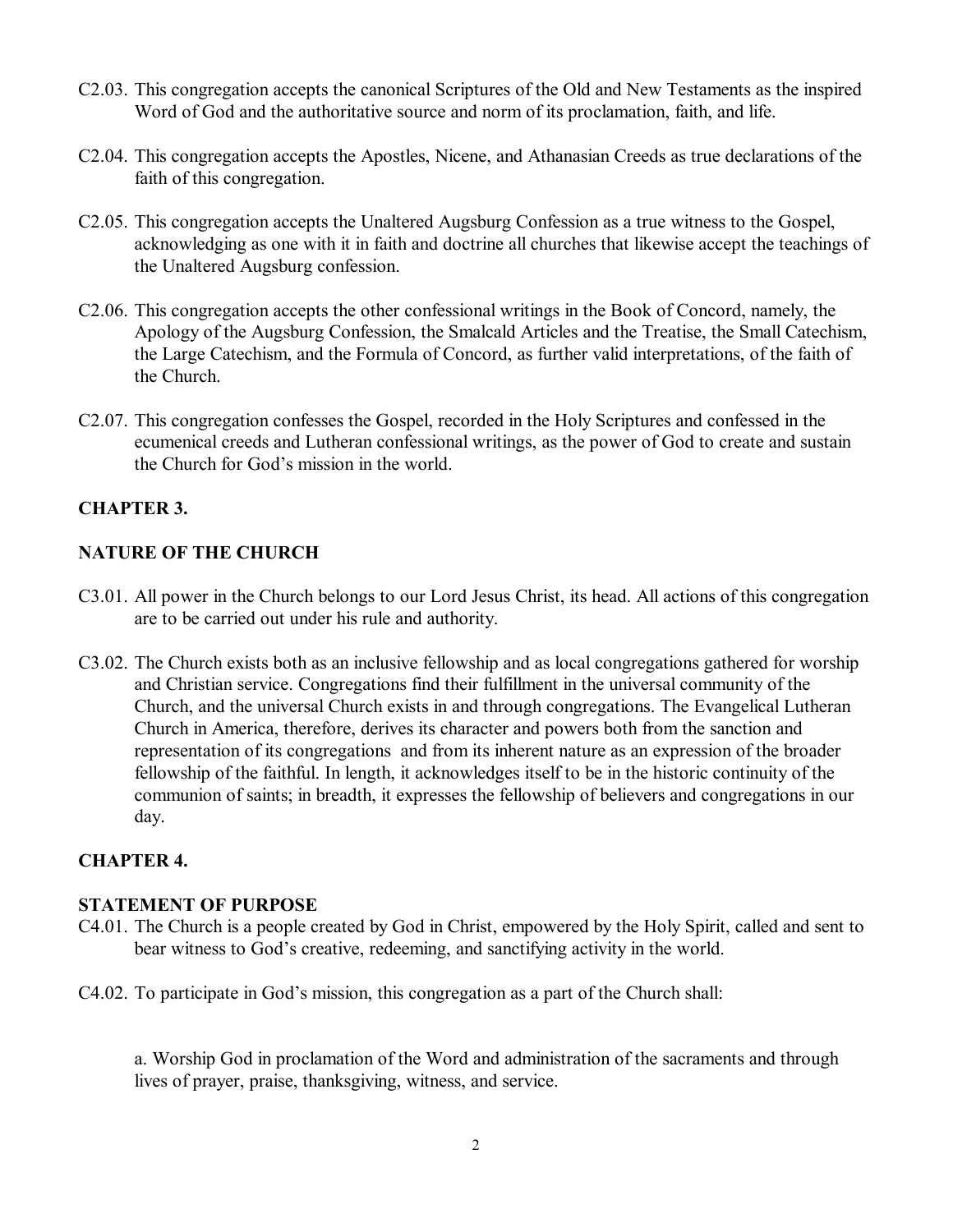b. Proclaim God's saving Gospel of justification by grace for Christ's sake through faith alone, according to the apostolic witness in the Holy Scripture, preserving and transmitting the Gospel faithfully to future generations.

c. Carry out Christ's Great Commission by reaching out to all people to bring them to faith in Christ and by doing all ministry with a global awareness consistent with the understanding of God as Creator, Redeemer, and Sanctifier of all.

d. Serve in response to God's love to meet human needs, caring for the sick and the aged, advocating dignity and justice for all people, working for peace and reconciliation among the nations, and standing with the poor and powerless, and committing itself to their needs.

e. Nurture its members in the Word of God so as to grow in faith and hope and love, to see daily life as the primary setting for the exercise of their Christian calling, and to use the gifts of the Spirit for their life together and for their calling in the world.

f. Manifest the unity given to the people of God by living together in the love of Christ and by joining with other Christians in prayer and action to express and preserve the unity which the Spirit gives.

C4.03. To fulfill these purposes, this congregation shall:

a. Provide services of worship at which the Word of God is preached and the sacraments are administered.

b. Provide pastoral care and assist all members to participate in this ministry.

c. Challenge, equip, and support all members in carrying out their calling in their daily lives and in their congregation.

d. Teach the Word of God.

e. Witness to the reconciling Word of God in Christ, reaching out to all people.

f. Respond to human need, work for justice and peace, care of the sick and the suffering, and participate responsibly in society.

g. Motivate its members to provide financial support of the congregations' ministry and the ministry of other parts of the Evangelical Lutheran Church in America.

h. Foster and participate in interdependent relationships with other congregations, the synod, and the church wide organization of the Evangelical Lutheran Church in America.

i. Foster and participate in ecumenical relationships consistent with church wide policy.

C4.04. This congregation shall develop an organizational structure to be described in the bylaws. The Vision Council shall prepare descriptions of the responsibilities of each committee, task force, or other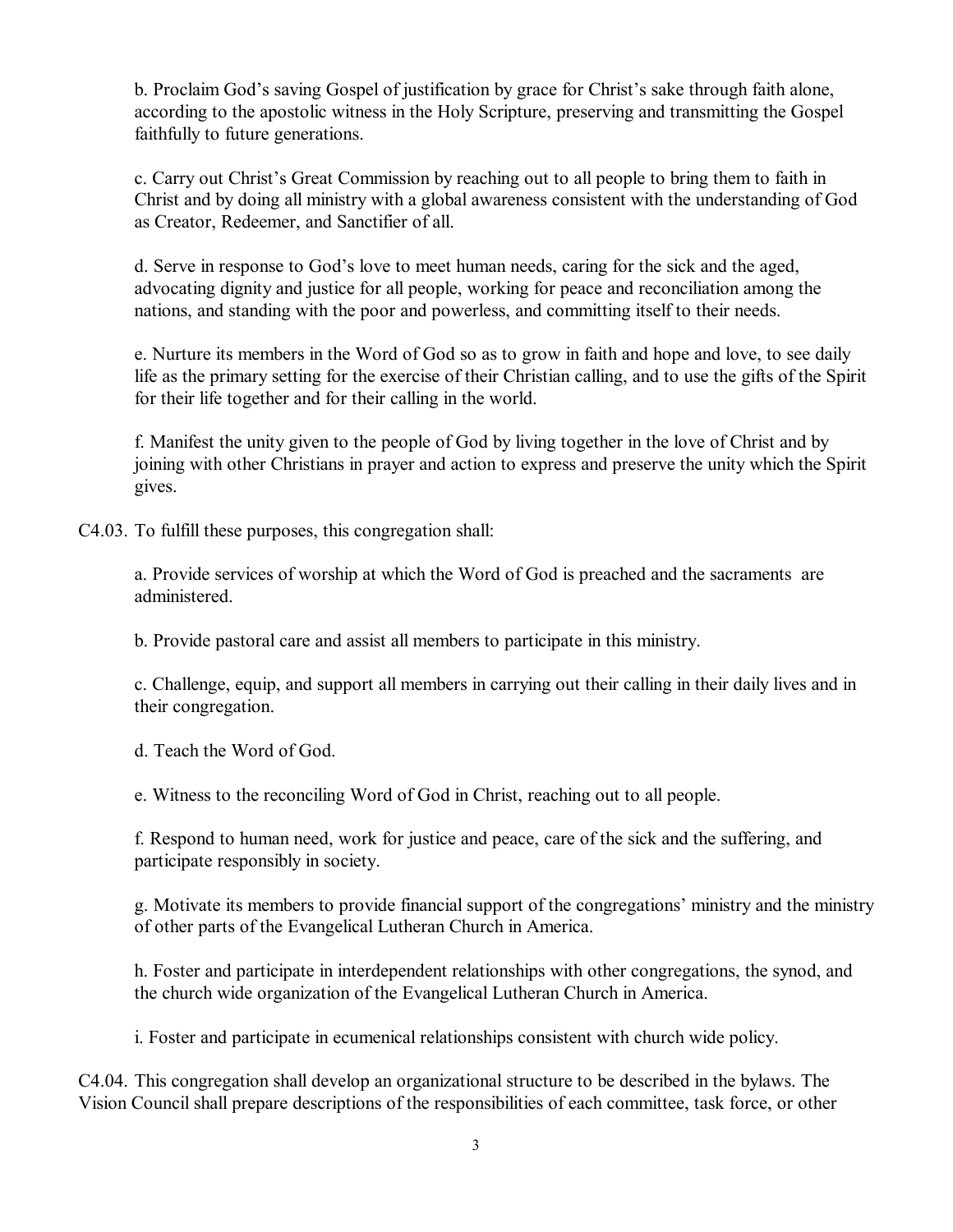organizational group and shall review their actions. (Such descriptions shall be contained in continuing resolutions in the section on the Vision Council.)

C4.05. This congregation shall, from time to time, adopt a mission statement which will provide specific direction for its programs.

## **CHAPTER 5.**

## **POWERS OF THE CONGREGATION**

- C5.01. The powers of this congregation are those necessary to fulfill its purpose.
- C5.02. The powers of this congregation are vested in the Congregation Meeting called and conducted as provided in this constitution and bylaws.
- C5.03 Only such authority as is delegated to the Vision Council or other organizational units in the congregation's governing documents is recognized. All remaining authority is retained by the congregation. The congregation is authorized to:

a. call a pastor as provided in Chapter 9;

b. terminate the call of a pastor;

c. appoint or terminate the appointment of associates in ministry in conformity with the applicable policy of the Evangelical Lutheran Church in America;

d. approve the annual budget;

e. acquire real and personal property by gift, devise, purchase, or other lawful means;

f. hold title to and use its property for any and all activities consistent with its purpose;

g. sell, mortgage, lease, transfer, or otherwise dispose of its property by any lawful means;

h. elect its Vision Council, and require it to carry out its duties in accordance with the constitution and bylaws, and continuing resolutions: and

i. terminate its relationship with the Evangelical Lutheran Church in America as provided in Chapter 6.

#### **CHAPTER 6.**

## **CHURCH AFFILIATION**

C6.01. This congregation shall be an interdependent part of the Evangelical Lutheran Church in America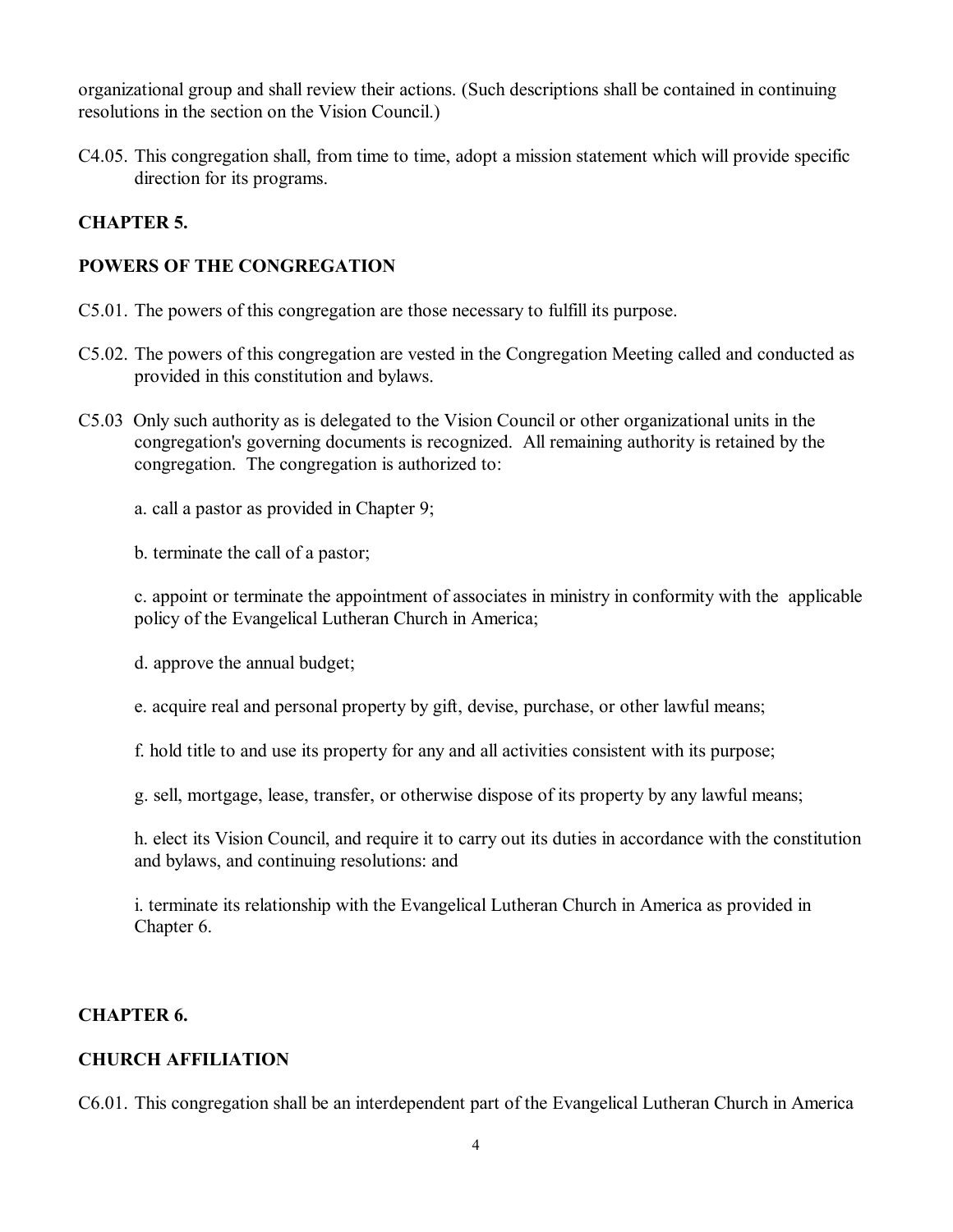or its successor, and of the Northwest Minnesota Synod of the Evangelical Lutheran Church in America. This congregation is subject to the discipline of Evangelical Lutheran Church in America.

C6.02. This congregation acknowledges its relationship with the Evangelical Lutheran Church in America in which:

a. This congregation agrees to be responsible for its life as a Christian community.

b. This congregation pledges its financial support and participation in the life and mission of the Evangelical Lutheran Church in America.

c. This congregation agrees to call pastoral leadership from the clergy roster of the Evangelical Lutheran Church in America in accordance with its call procedures except in special circumstances and with the approval of the bishop of the synod.

d. This congregation agrees to consider associates in ministry, deaconesses, and diaconal ministers for call to other staff positions in the congregation according to the procedures of the Evangelical Lutheran Church in America.

e. This congregation agrees to file this constitution and any subsequent changes to this constitution with the synod for review to ascertain that all of its provisions are in agreement with the constitution and bylaws of the Evangelical Lutheran Church in America and with the constitution of the synod.

C6.04. Affiliation with the Evangelical Lutheran Church in America may be terminated as follows:

a. This congregation takes action to dissolve.

b. This congregation cease to exist.

c. This congregation is removed from membership in the Evangelical Lutheran Church in America according to the procedures for discipline of the Evangelical Lutheran church in America.

d. This congregation follows the procedures outlined in C6.05.

C6.05. This congregation may terminate its relationship with the Evangelical Lutheran in America according to the procedures for discipline of the Evangelical Lutheran Church in America.

a. A resolution indicating the desire of this congregation to terminate its relationship must be adopted at a legally called and conducted special meeting of this congregation by a two-thirds majority of the voting members present.

b. The secretary of this congregation shall submit a copy of the resolution to the synodical bishop and shall mail a copy of the resolution to voting members of this congregation. This notice shall be submitted within 10 days after the resolution has been adopted.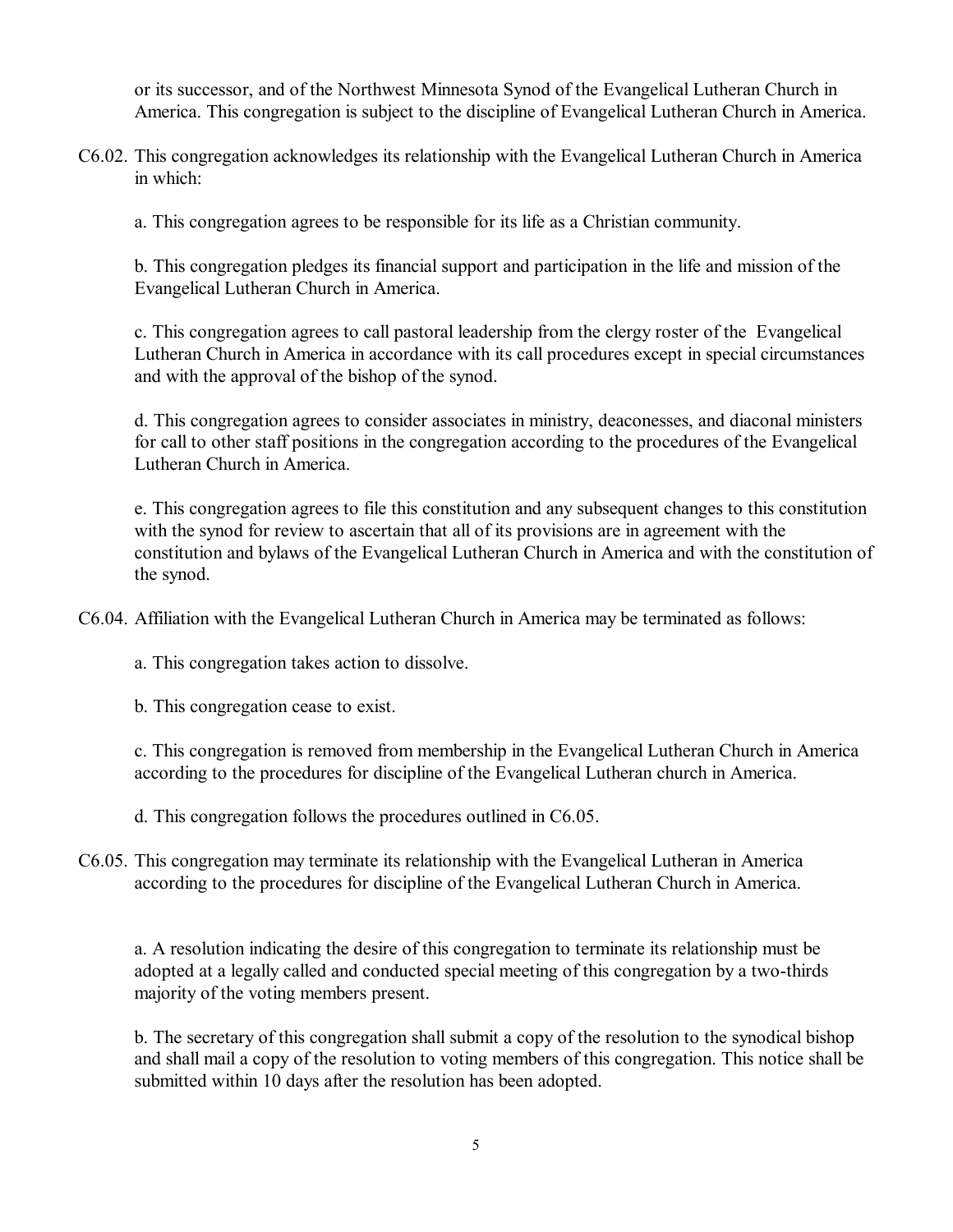c. The bishop of the synod shall consult with this congregation during a period of at least 90 days.

d. If this congregation, after consultation, still desires to terminate its relationship, such action may be taken at a legally called and conducted special meeting by a two-thirds majority of the voting members present, at which meeting the bishop of the synod or an authorized representative shall be present. Notice of the meeting shall be mailed to all voting members at least 10 days in advance of the meeting. Notice of the meeting shall be mailed to all voting members at least 10 days in advance of the meeting.

e. A certified copy of the resolution to terminate its relationship shall be sent to the synodical bishop, at which time the relationship between this congregation and the Evangelical Lutheran Church in America shall be terminated.

f. Notice of termination shall be forwarded by the synodical bishop to the secretary of this church and published in the periodical of this church.

C6.06. If this congregation is considering relocation, it shall confer with the bishop of the synod in which it is territorial located before any steps are taken leading to such action. The approval of the Synod Council shall be received before any such action is effected.

## **CHAPTER 7.**

## **PROPERTY OWNERSHIP**

- C7.01. Title to all real or personal property acquired by the Congregation, its organizations, or individuals for use by the congregation and its organizations, shall be held by the congregation as a corporation.
- C7.02. Real property shall not be purchased, disposed of, or encumbered in any manner except by resolution adopted by not less than a two-thirds majority vote of the members present and voting at a legally called meeting of the congregation. Notice of the time, place and object of such meeting shall be given for at least four (4) successive Sabbaths on which the congregation meets for public worship, immediately preceding the time for such meeting. Should the congregation cease to have stated meetings for public worship or for any cause is unable to give such notice of the time and place of the meeting of such congregation, the congregation may make such sale conveyance, or encumbrance by its council, upon being authorized by resolution, as herein before specified, adopted at a meeting which at least twenty (20 ) days posted notice has been give. If such congregation has, for any reason ceased to exist, for a period of one year, by its council upon giving at least twenty (20) days posted notice upon the premises of its intention so to do.
- C7.03. If this congregation ceases to exist, title to its undisposed property shall pass to the Northwestern Minnesota Synod of the Evangelical Lutheran Church in America.
- C7.05. If a two-thirds majority of the voting members of this congregation present at a regularly called and conducted special meeting of this congregation vote to become independent or relate to a non-Lutheran church body, title to property of this congregation shall continue to reside in this congregation only with the consent of the Synod Council. The Synod Council, after consultation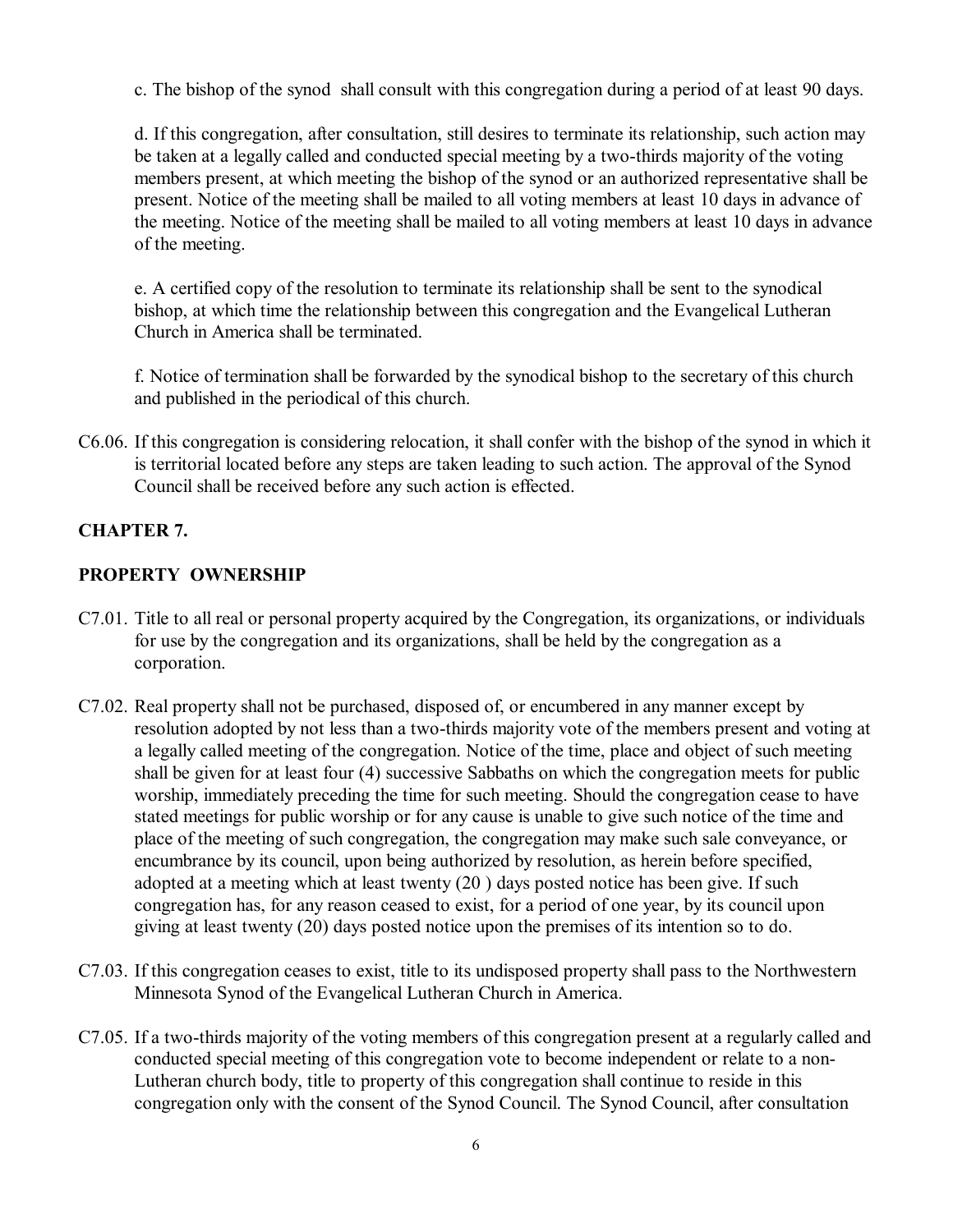with this congregation by the established Synodical process, may give approval to the request to become independent or to relate to a non-Lutheran church body, in which case title shall remain with the majority of this congregation. If the Synod /Council fails to give such approval, title shall remain with those members who desire to continue as a congregation of the Evangelical Lutheran Church in America.

## **CHAPTER 8.**

## **MEMBERSHIP**

- C8.01. Members of this congregation shall be those baptized persons on the roll of this congregation at the time that this constitution is adopted and those who are admitted thereafter and who have declared and maintain their membership in accordance with the provisions of this constitution and its bylaws.
- C8.02. Members shall be classified as follows:

a. Baptized members are those persons who have been received by the Sacrament of Holy Baptism in this congregation, or, having been previously baptized in the name of the Triune God, have been received by certificate of transfer from other Lutheran congregations or by affirmation of faith.

b. Confirmed members are baptized persons who have been confirmed in this congregation, those who have been received by adult baptism or by transfer as confirmed members from other Lutheran congregations, or baptized persons received by affirmation of faith.

c. Voting members are confirmed members.

d. Associate members are persons holding membership in other Lutheran Christian congregations who wish to retain such membership but desire to participate in the life and mission of this congregation. They have all the privileges and duties of membership except voting rights and eligibility for elected offices or membership on the Congregation Council of this congregation.

- C8.03. All applications for confirmed membership shall be submitted to and require approval of the Vision Council or its designee.
- C8.04. It shall be the privilege and duty of members of this congregation to:

a. Make regular use of the means of grace, both Word and sacraments;

b. Live a Christian life in accordance with the Word of God and teachings of the Lutheran church; and

c. Support the work of this congregation, the synod, and the church wide organization of the Evangelical Lutheran church in America through contributions of their time, abilities, and financial support as Biblical stewards.

C8.05. Membership in this congregation shall be terminated by any of the following: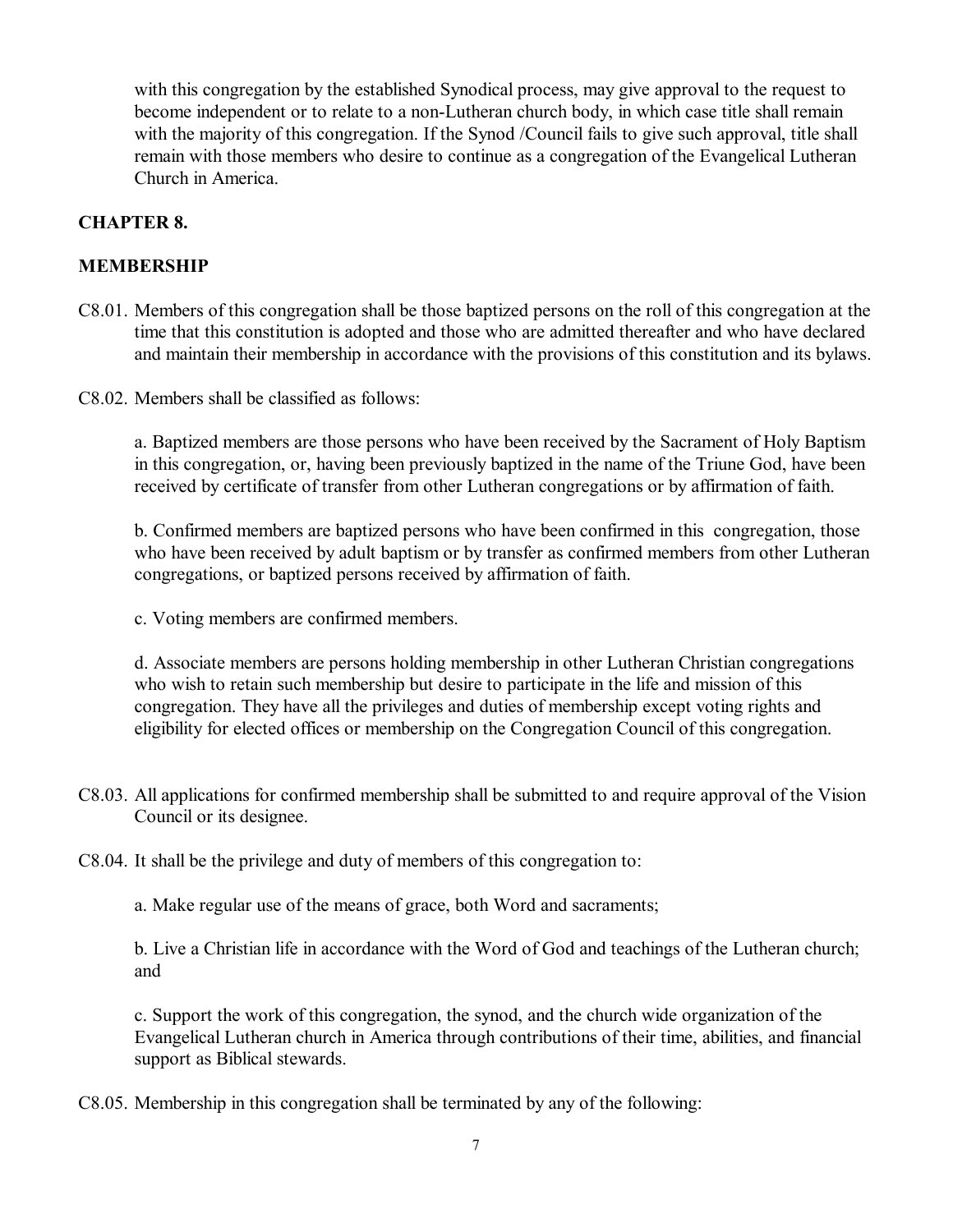a. death;

- b. resignation;
- c. transfer or release;
- d. disciplinary action by the Congregation Council; or

e. removal from the roll due to inactivity as defined in the bylaws. Such persons who have been removed from the roll of members shall remain persons for whom the church has a continuing pastoral concern.

## **CHAPTER 9.**

## **THE PASTOR**

- C9.01. Authority to call a pastor shall be in this congregation by at least a two-thirds majority ballot vote of members present and voting at a meeting regularly called for that purpose. Before a call is issued, the officers, or a committee elected by the Vision Council to recommend the call, shall seek the advice and help of the bishop of the synod.
- C9.02. Only a member of the clergy roster of the Evangelical Lutheran Church in America or a candidate for the roster of ordained ministers who has been recommended for the congregation by the synodical bishop may be called as a pastor of this congregation.
- C9.03. Consistent with the faith and practice of the Evangelical Lutheran Church in America, every ordained minister shall preach the Word, administer the sacraments, conduct public worship, provide pastoral care, and shall speak publicly to the world in solidarity with the poor and oppressed, calling for justice and proclaiming God's love for the world. Each ordained minister with a congregational call shall, within the congregation, offer instruction, confirm, marry, visit the sick and distressed, and bury the dead; supervise all schools and organizations of the congregation, shall install regularly elected members of the Vision Council, and with the Vision council administer discipline. Every pastor shall seek out and encourage qualified persons to prepare for the ministry of the Gospel and strive to extend the Kingdom of God in the community, in the nation, and abroad; shall impart knowledge of this church and its wider ministry through the distribution of its periodicals and other publications, and shall endeavor to increase the support given by the congregation to the work of the Evangelical Lutheran Church in America and the synod of the ELCA.
- C9.04. The specific duties of the pastor, compensation, and other matters pertaining to the service of the pastor shall be included in a letter of call, which shall be attested by the bishop of the synod.
- C9.05. a. The call of a congregation, when accepted by a pastor, shall constitute a continuing mutual relationship and commitment, which, except in the case of the death of the pastor, shall be terminated only following consultation with the Synodical bishop and for the following reasons: 1) mutual agreement to terminate the call or the completion of a call for a specific term; 2) resignation of the pastor;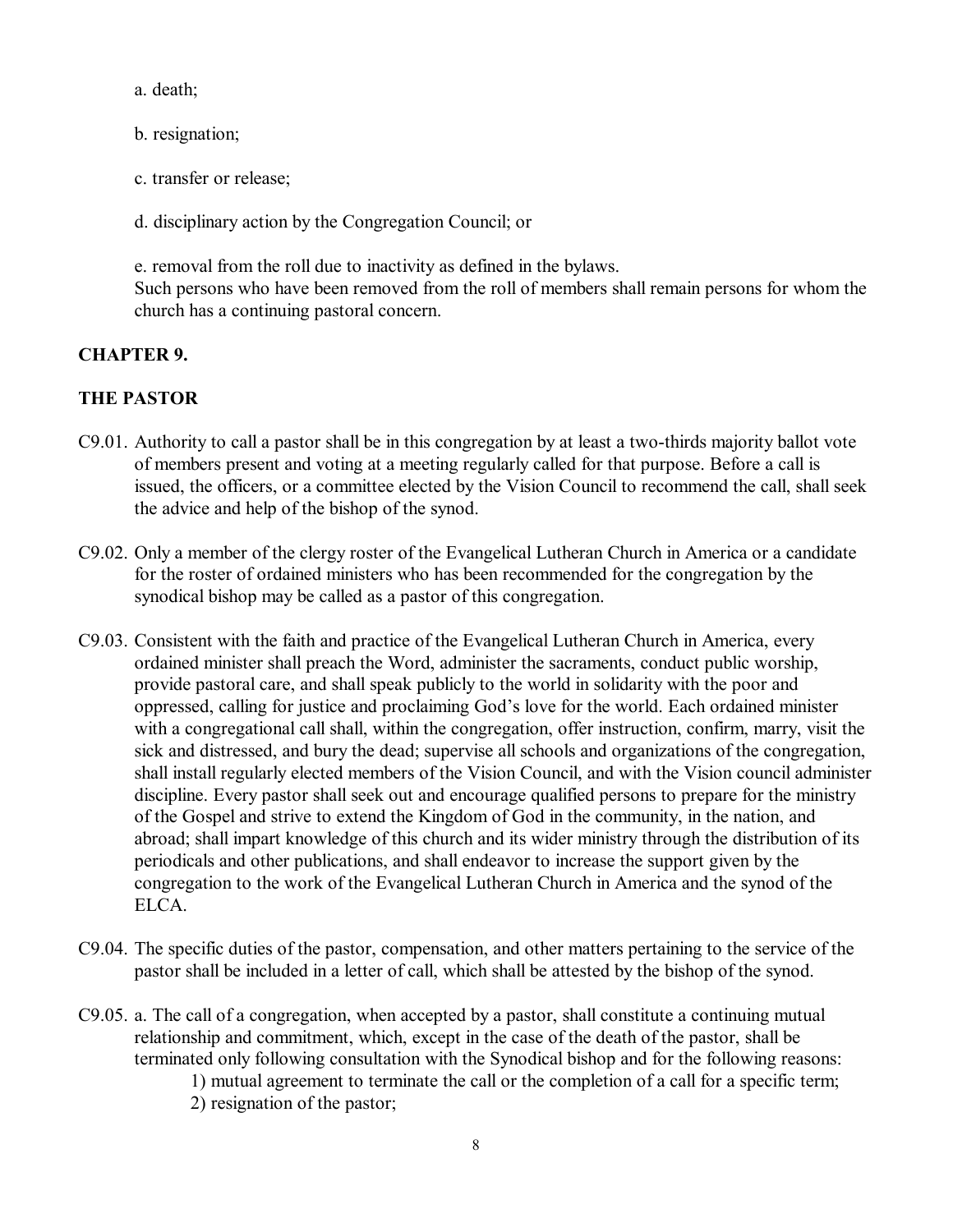3) inability to conduct the pastoral office effectively in the congregation in view of local conditions, without reflection on the competence or the moral and spiritual character of the pastor;

4) the physical or mental incapacity of the pastor;

5) disqualification of the pastor through discipline on grounds of doctrine, morality, or continued neglect of duty;

6) the dissolution of the congregation.

b. In the case of alleged physical or mental incapacity of the pastor or ineffective conduct of the pastoral office, it shall be the responsibility of the bishop of the synod, when such difficulties are personally known or have been brought to the synod's attention by an official recital of allegations by the council, or by a petition signed by at least one-third of the voting members of the congregation, to investigate such conditions personally in company with a committee of two ordained ministers and one layperson.

c. In case of alleged physical or mental incapacity, competent medical testimony shall be obtained. When such disability is evident, the bishop of the synod with the advice of the committee shall declare the pastorate vacant. Upon the restoration of a disabled pastor to health, the bishop of the synod shall take steps to enable the pastor to resume the ministry, either in the congregation last served or in another field of labor.

d. In case of alleged local difficulties that imperil the effective functioning of the congregation, all concerned persons shall be heard, after which the bishop of the synod together with the committee described in C9.05.b shall decide on the course of action to be recommend to the pastor and the congregation. If they agree to carry out such recommendations, no further action shall betaken by the synod. If either party fails to assent, the congregation may dismiss the pastor by a two-thirds majority vote of the voting members present at a regularly called meeting after consultation with the bishop.

e. The foregoing procedure shall never be invoked when questions of doctrine, morality, or continued neglect of duty are involved, all such cases being treated as disciplinary matters.

f. If in the course of the proceedings, it should become apparent that the pastoral office cannot be conducted effectively in the congregation being served by the ordained minister due to local conditions, the bishop of the synod may temporarily suspend the pastor from service in the congregation without prejudice, and with pay provided through a joint church wide/synod fund and with housing provided by the congregation.

- C9.06. At a time of pastoral vacancy, an interim pastor may be appointed by the bishop of the synod with the consent of this congregation or the Vision Council.
- C9.07. During the period of service, an interim pastor shall have the rights and duties in the congregation of a regularly called pastor and may delegate the same in part to a supply pastor with the consent of the bishop of the synod and this congregation or Vision Council. The interim pastor and any ordained pastor providing assistance shall refrain from exerting influence in the selection of a pastor.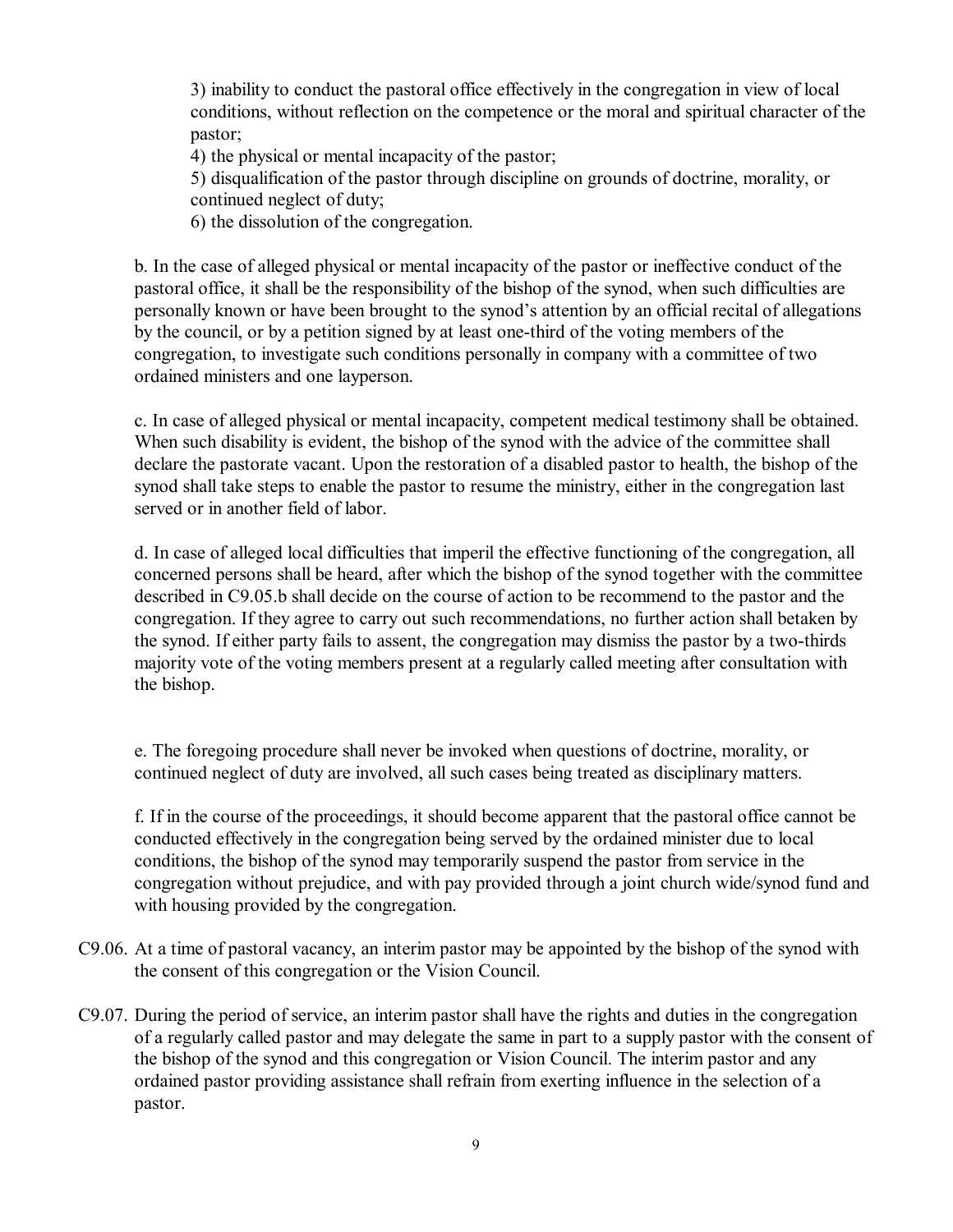- C9.08. This congregation shall make satisfactory settlement of all financial obligations to a former pastor before calling a successor. A pastor shall make satisfactory settlement of all financial obligations to this congregation.
- C9.09. When a pastor is called to serve in company with another pastor or pastors, the privileges and responsibilities of each pastor shall be specified in documents to accompany the call and to be drafted in consultation involving the pastors, the Congregation Council, and the bishop of the synod. As occasion requires, the documents may be revised through a similar consultation.
- C9.10. With the approval of the bishop of the synod, the congregation may depart from C9.05.a. and call a pastor for a specific term. Details of such calls shall be in writing setting forth the purpose and conditions involved. Prior to the completion of a term, the bishop or a designated representative of the bishop shall meet with the pastor and representatives of the congregation for a review of the call. Such a call may also be terminated before its expiration in accordance with the provisions of C9.05.a
- C9.11. The pastors shall keep accurate parochial records of all baptisms, confirmations, marriages, burials, communicants, members received, members dismissed, or members excluded from the congregation, and shall submit a summary of such statistics annually to the synod. The Executive committee from the Vision Council shall inspect the records annually and report to the congregation.
- C9.12.The pastor(s) shall submit a report of his or her ministry to the bishop of the synod at least 90 days prior to each regular meeting of the Synod Assembly.
- C9.13. Qualified Clergypersons may occasionally perform pastoral functions in this Congregation with the approval of the Vision Council and its pastors, or in case of a vacancy in the pastorate, with the approval of the Vision Council and the Synod Bishop.

# **CHAPTER 10.**

# **CONGREGATION MEETING**

- C10.01. The annual meeting of this congregation shall be held at a time specified in the bylaws.
- C10.02. A special Congregation Meeting may be called by the pastor, the Vision Council, or the president of this Congregation, or shall be called at the written request of 10% of the voting members. The call for each special meeting shall specify the purpose for which it is to be held and no other business shall be transacted.
- C10.03. Notice of all meetings of this congregation shall be given at the services of worship on the preceding two consecutive Sundays and by mail to all [voting] members at least 10 days in advance of the date of the meeting. The posting of such notice in the regular mail, with the regular postage affixed or paid, sent to the last known address of such members shall be sufficient.
- C10.04. Fifty (50) voting members shall constitute a quorum.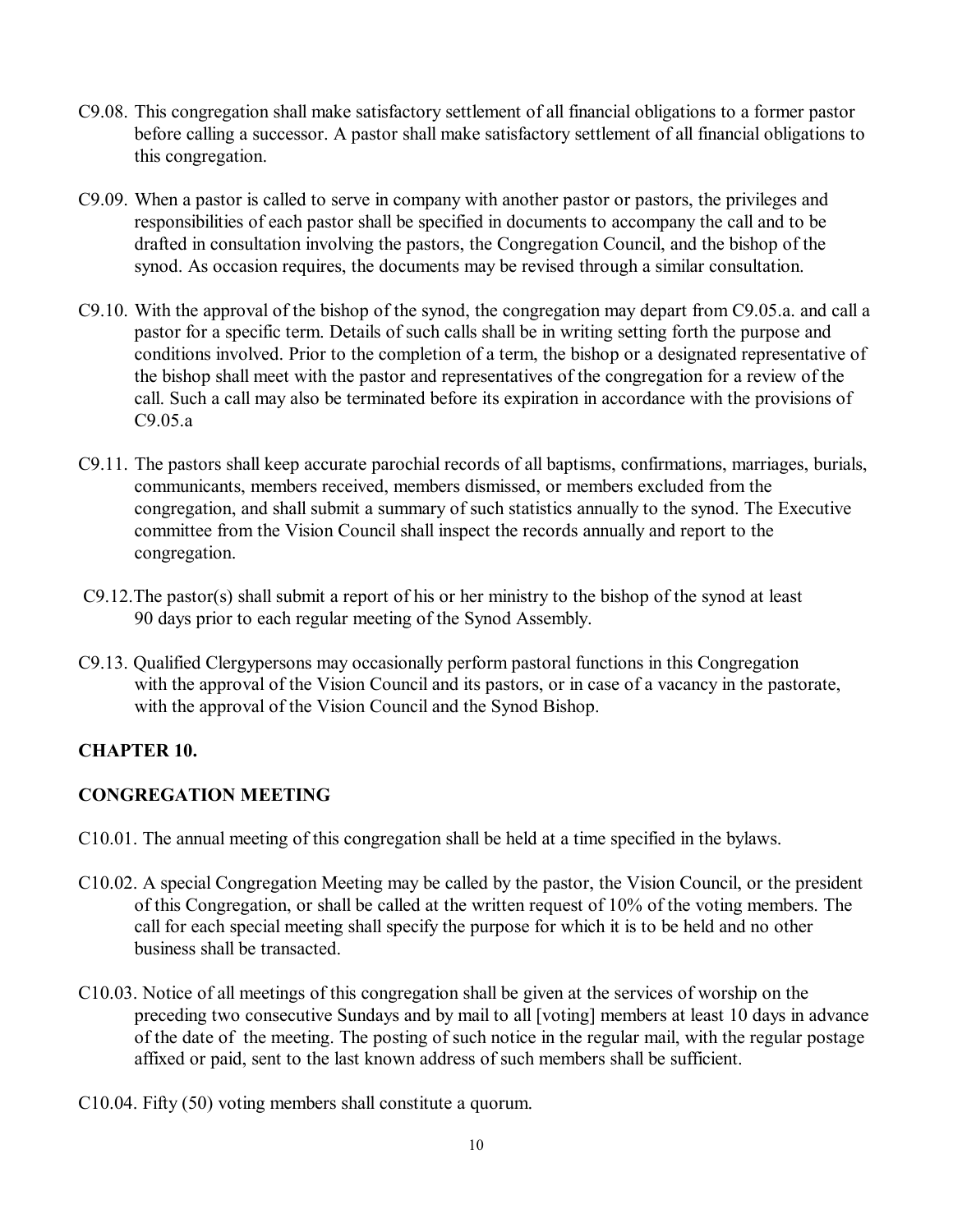- C10.05. Voting by proxy or by absentee ballot shall not be permitted.
- C10.06. All actions by the congregation shall be by majority vote except as otherwise provided in this constitution.
- C10.07. Robert's Rules of Order, latest edition, shall govern parliamentary procedure of all meetings of this congregation.
- C10.08. When necessary to complete the business of the meeting, a Congregational meeting may by majority vote, recess to reconvene at a specified time and place. A Congregational meeting may also decide to recess to reconvene upon call, but the time and place of such reconvened meeting must then be announced at no less than one public service in advance or written notice to the voting members mailed not less than three (3) days in advance.

## **CHAPTER 11.**

## **OFFICERS**

- C11.01 The Officers of this Congregation shall be a President, President-Elect, Secretary, and Treasurer. a. Duties of the officers shall be specified in the bylaws.
	- b. The officers shall be voting members of the congregation.

c. Officers of this congregation shall serve similar offices of the Vision Council and shall be voting members of the Vision Council.

d. The President and President-Elect shall serve one year terms. The Treasurer and Secretary shall serve two year terms. No officer shall serve in the same office more than two consecutive terms.

## **CHAPTER 12.**

## **VISION COUNCIL**

Provides visionary and strategic leadership for the Congregation. Together with the entire Congregation the Vision Council discerns God's vision, monitors the budget and interprets the results, and oversees the Senior Pastor (or Co-Pastors) administration of the vision.

- C12.01. The Vision Council has only such authority as may be delegated to it by the Congregation and exercise such authority in accordance with the Constitution, By-laws and resolutions of the congregation.
- C12:02 The Vision Council shall consist of the pastor(s) or interim pastor and ten (10) lay members: four (4) officers and six (6) at-large members. The six at-large members shall serve three year terms. A member's place on the Vision Council shall be declared vacant if the member
	- (a) ceases to be a voting member of this congregation or
	- (b) is absent from three consecutive meetings of the Vision Council without cause.
- C12:03 The members of the Vision Council shall be elected at a legally called meeting of the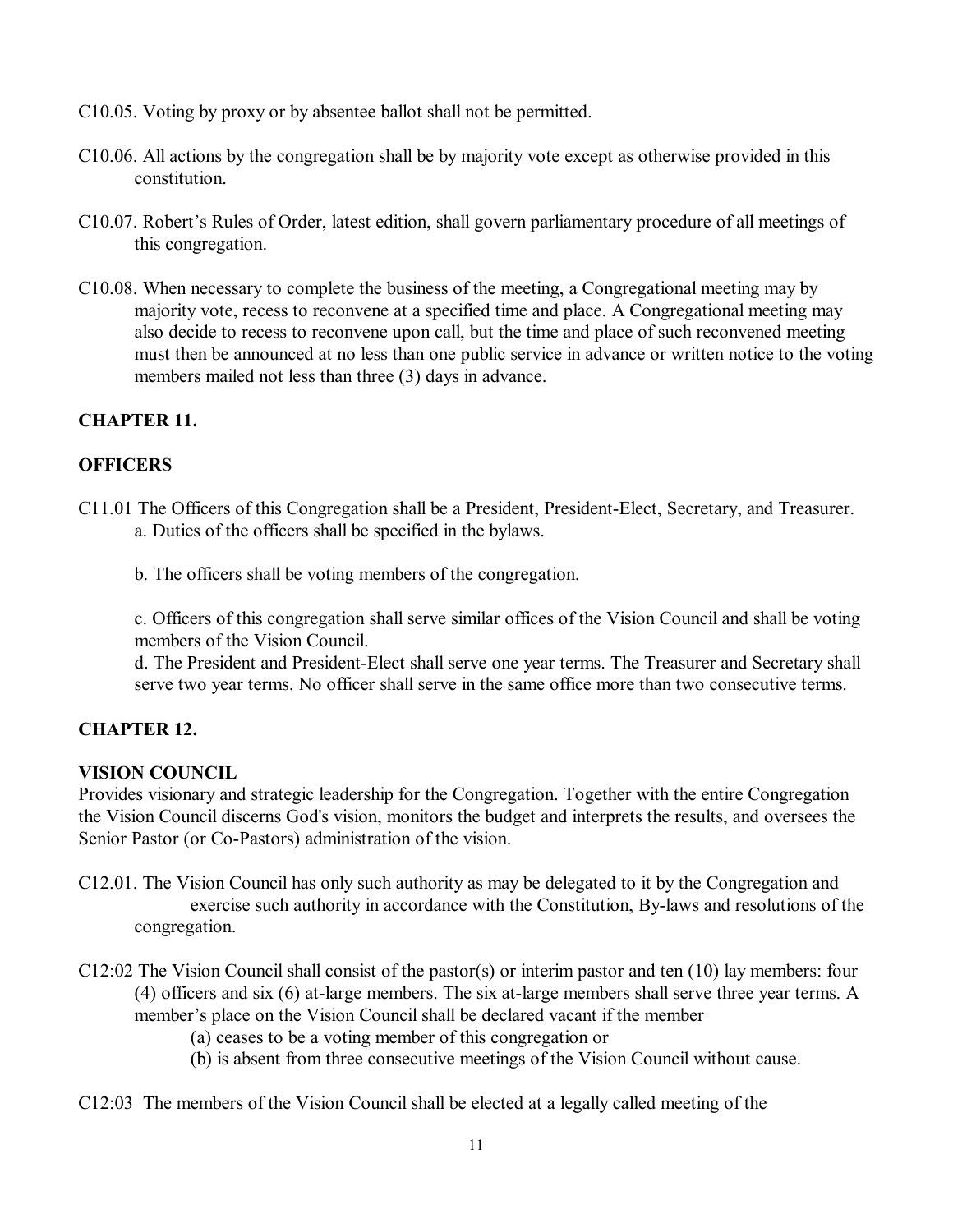congregation in April or May. The terms shall begin on June 1 and end on May 31. Newly elected members should be installed at a regularly scheduled worship service. Such members shall be eligible to serve no more than six (6) years consecutively.

- C12:04 Should a member's place on the Vision Council be declared vacant, the Vision Council shall elect, by majority vote, a successor to fill the unexpired term.
- C12:05 The Vision Council shall have general oversight of the life and activities of this congregation, to the end that everything be done in accordance with the Word of God and the faith and practice of the Evangelical Lutheran Church in America. The duties of the Vision Council shall include the following:

a. To lead this congregation in stating its mission, to do long-range planning, to set goals and priorities, and to evaluate its activities in light of its mission and goals.

b. To seek to involve all members of this congregation in worship, learning, witness, service, and support.

c. To oversee and provide for the administration of this congregation to enable it to fulfill its functions and perform its mission.

d. To maintain supportive relationships with the pastor(s) and staff and help them annually to evaluate the fulfillment of their calling, appointment, or employment.

e. To be examples individually and corporately of the style of life and ministry expected of all baptized persons.

f. To promote a congregational climate of peace and goodwill and, as differences and conflicts arise, to endeavor to foster mutual understanding.

g. To arrange for pastoral service during the sickness or absence of the pastor.

h. To emphasize partnership with the synod and the church wide units of the Evangelical Lutheran Church in America as well as cooperation with other congregations, both Lutheran and non-Lutheran, subject to established policies of the synod and the Evangelical Lutheran Church in America.

i. To recommend and encourage the use of program resources produced or approved by the Evangelical Lutheran Church in America.

C12:06 The Vision Council shall be responsible for the financial and property matters of this congregation.

a. The Vision Council shall be the board of directors of this congregation, and as such shall be responsible for maintaining and protecting its property and the management of its business and fiscal affairs. It shall have the powers and be subject to the obligations that pertain to such boards under the laws of the State of Minnesota, except as otherwise provided herein.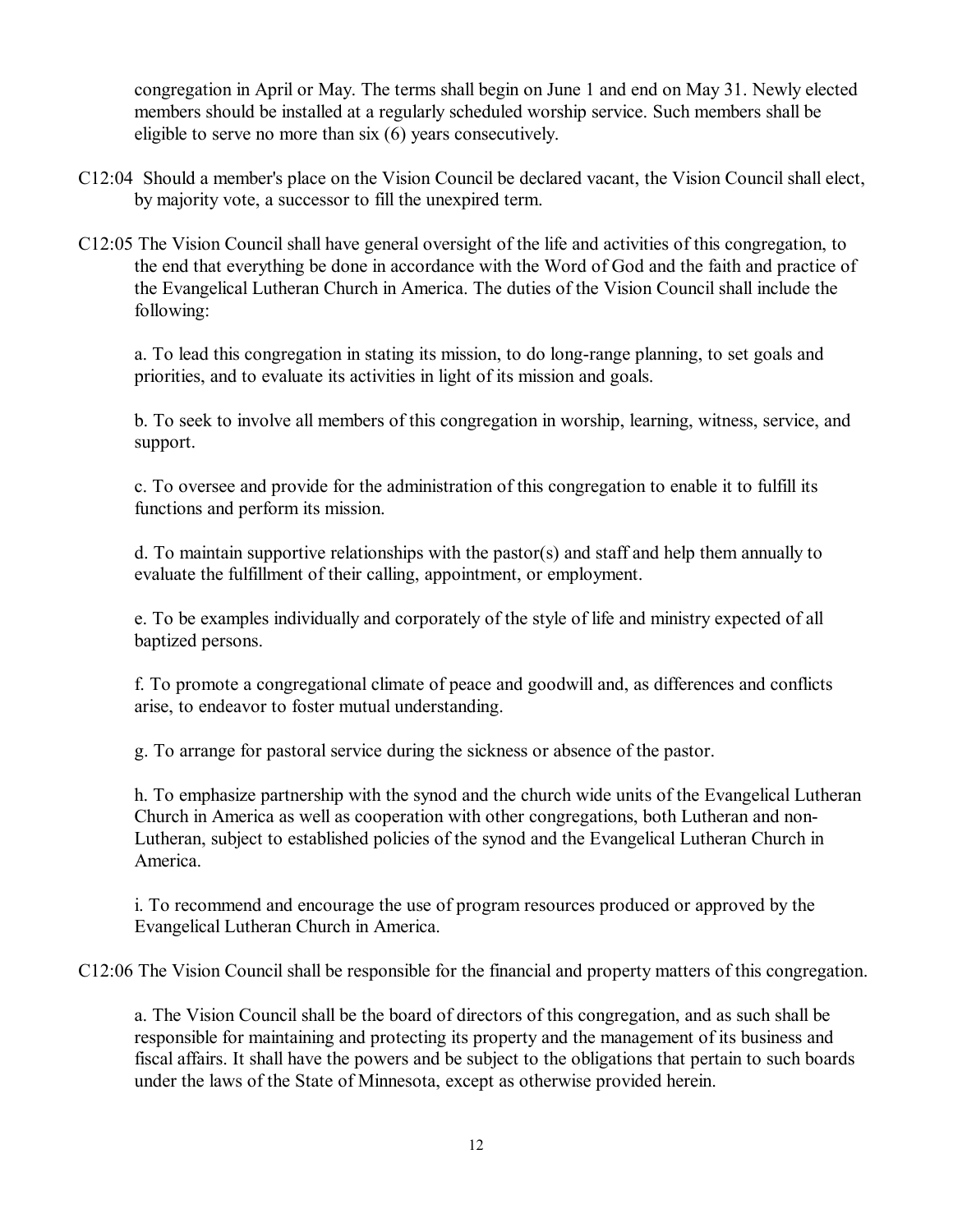b. The Vision Council shall not have the authority to buy, sell, or encumber property unless specifically authorized to do so by a meeting of the congregation.

c. The Vision Council shall prepare an annual budget for adoption by this congregation and shall supervise the expenditure of funds in accordance therewith following its adoption. The budget shall include this congregation's full indicated share in support of the wider ministry being carried on in partnership with the synod and church wide organization.

d. The Vision Council shall ascertain that the financial affairs of this congregation are being conducted efficiently, giving particular attention to the prompt payment of all obligations and to the regular forwarding of benevolence monies to the Synodical treasurer.

e. The Vision Council shall be responsible for this congregation's investments and its total insurance program which includes necessary bonding.

f. The Vision Council shall authorize an annual audit.

g. The Vision Council shall call or hire staff as is needed to carry on the mission/vision of the Congregation. Upon recommendation of the Personnel Committee, the Vision Council shall determine compensation.

C12.07. The Vision Council shall provide for an annual review of the membership roster.

- C12.08. The Vision Council shall be responsible for the employment of the salaried lay workers of this congregation.
- C12.09. The Vision Council shall submit a comprehensive report to this congregation at the annual meeting.
- C12.10. The Vision Council shall normally meet once a month. Special meetings may be called by the pastor or the president, and shall be called at the request of at least three of its members. A written notice of each meeting shall be given to all who are entitled to be present at least three days in advance.

C12.11. A quorum for the transaction of business shall consist of a majority of the members of the Vision Council, including the pastor(s) or interim pastor.

## **CHAPTER 13.**

## **CONGREGATION COMMITTEES**

- C13.01 The officers of this congregation shall be the President, President-Elect, Secretary, Treasurer. These comprise the Executive Committee along with the Senior Pastor (or Co-Pastors).
- C13.02 A Nominating Committee of five voting members shall be appointed by the Vision Council, upon recommendation of the Executive Committee. They shall serve one year terms. The senior pastor (or Co-Pastors) are also a part of this committee.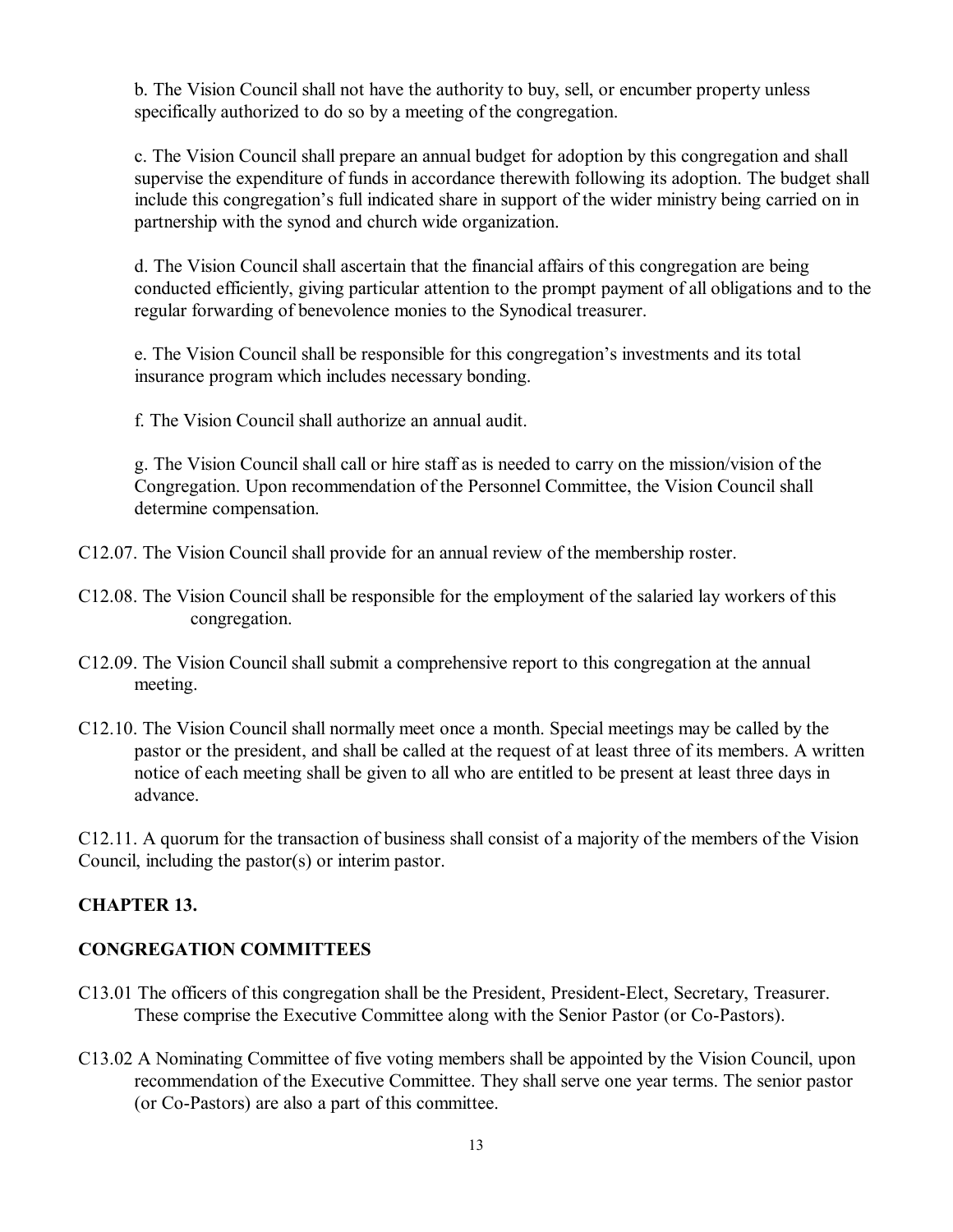- C13.03 A Personnel Committee of six members, five of which are appointed by the Vision Council Upon recommendation of the Executive Committee shall serve three year, staggered terms. The Personnel Committee is chaired by the Past-President of the Vision Council who serves a one year term. The senior pastor (or Co-Pastors) are non-voting members of this committee.
- C13.04 When a pastoral vacancy occurs a Call Committee of six to twelve voting members shall be appointed by the Vision Council. Term of office will terminate at installation of the newly-called pastor(s). A minimum of one member shall serve from the Vision Council.
- C13.05. Other congregational committees will be formed as the need arises, by decision of the Vision Council.

C13.06. Duties of congregational committees shall be specified in the bylaws and the continuing resolutions.

## **CHAPTER 14.**

## **ORGANIZATIONS WITHIN THE CONGREGATION**

- C14.01.All organizations within this congregation shall exist to aid it in ministering to the members of this congregation and to all persons who can be reached with the Gospel of Christ. as outgrowths and expressions of this congregation's life, the organizations are subject to its oversight and direction of the Vision Council. This congregation at its meetings shall determine their policies, guide their activities, and receive reports concerning their membership, work, and finances.
- C.14.02. Special interest groups, other than those of the official organizations of the Evangelical Lutheran Church in America, may be organized only after authorization has been given by the Vision Council (and specified in a continuing resolution).

## **CHAPTER 15.**

# **DISCIPLINE OF MEMBERS AND ADJUDICATION**

- C15.01. The Vision Council shall act upon such disciplinary matters as may be referred to it, provided however that no member shall be excommunicated without action of the congregation.
- C15.02. The intent of any disciplinary action is to reconcile and restore any members under discipline of full communion within the congregation's fellowship. Any process of disciplinary action is to be conducted as a positive action of the congregation's ministry of pastoral care.

## **CHAPTER 16.**

## **BYLAWS**

C16.01. This congregation may adopt bylaws. No bylaw may conflict with this constitution.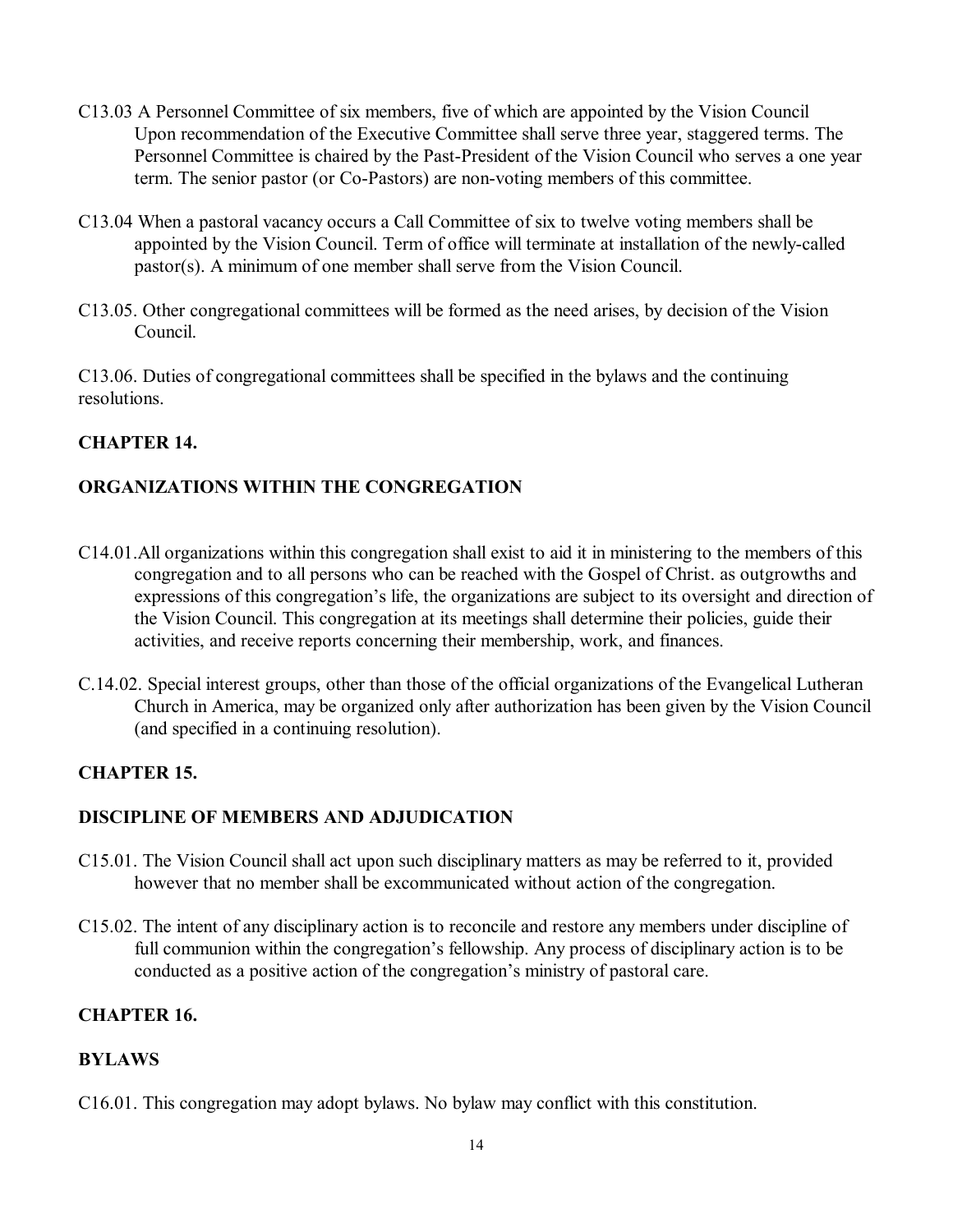- C16.02. Bylaws may be adopted or amended at any legally called meeting of this congregation with a quorum present by a majority vote of those voting members present and voting.
- C16.03.Changes to the bylaws may be proposed by any voting member provided, however, that such additions or amendments be submitted in writing to the Vision Council at least 60 days before a regular or special Congregation Meeting called for that purpose and that the Vision Council notify the members of the proposal with its recommendations at least 30 days in advance of the Congregational Meeting.
- C16.04. Approved changes to the bylaws shall be sent by the secretary of this congregation to the synod.

## **CHAPTER 17.**

## **AMENDMENTS**

- C17.01. Amendments to this constitution may be proposed by at least 10% voting members or by the Vision Council. Proposals must be filed in writing with the Vision Council 60 days before formal consideration by this congregation at its regular or special meeting called for that purpose. The Vision Council shall notify the members of the proposal with the councils recommendations at least 30 days in advance of the meeting.
- C17.02. A proposed amendment to this constitution shall:

a. Be approved at a properly called meeting according to this constitution by a majority vote of those present and voting;

b. Be ratified without change at the next annual meeting by a two-thirds majority vote of those present and voting; and

c. Have the effective date included in the resolution and noted in the constitution.

- C17.03. Any amendments to this constitution shall be sent by the secretary of this congregation to the synod., The amendment shall become effective within 120 days from the date of the receipt of the notice by the synod unless the synod informs this congregation that the amendment is in conflict with the constitution and bylaws of the Evangelical Lutheran church in America or the constitution of the Northwest Minnesota Synod of the ELCA.
- C17.04. If a proposed amendment fails adoption, it may be amended by a majority vote of those present and voting; and adopted without change by a two-thirds majority of those present and voting at the next following annual meeting.

#### **CHAPTER 18.**

#### **CONTINUING RESOLUTIONS**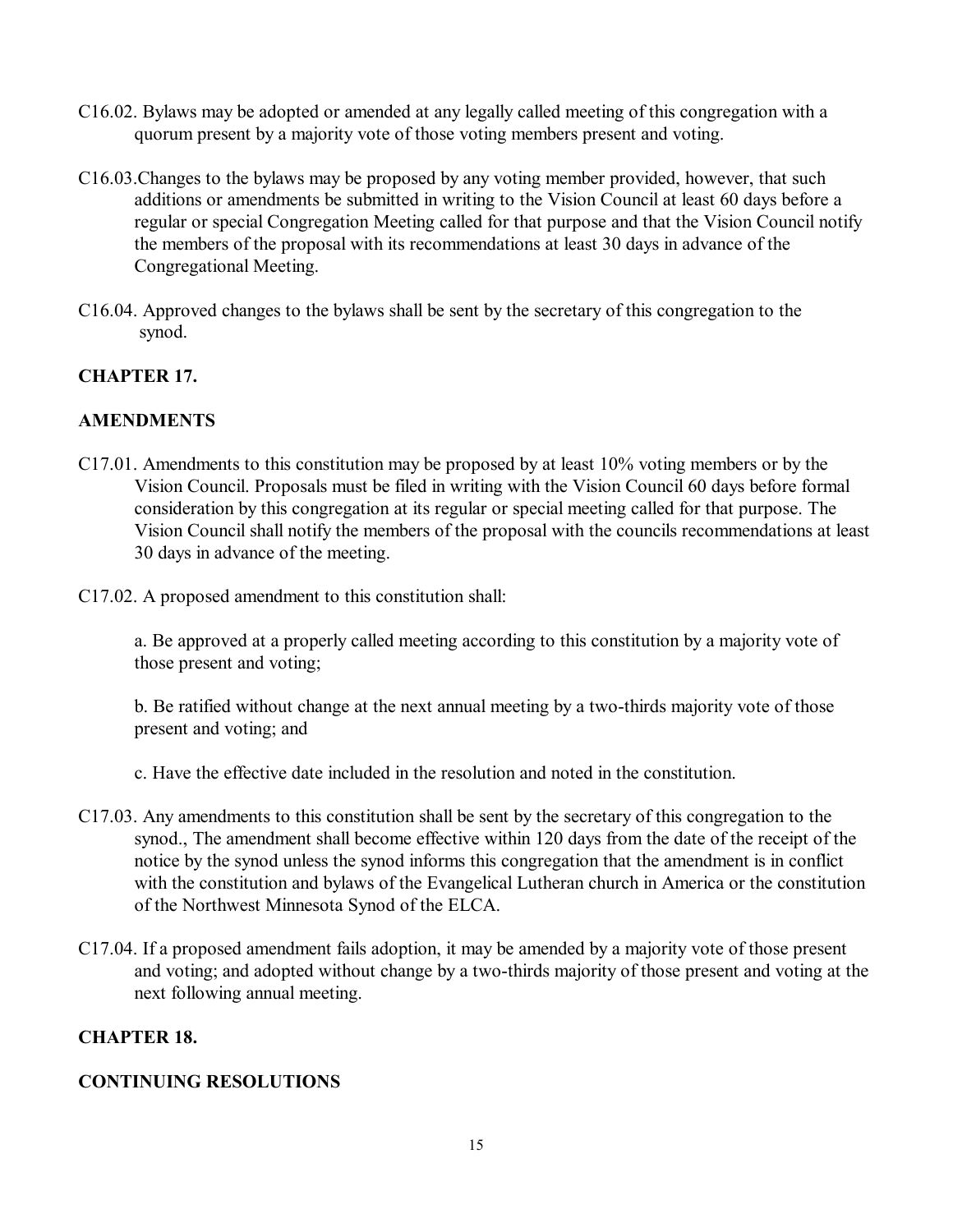- C18.01. The Vision Council may enact continuing resolutions which describe the function of the various committees or organizations of this congregation.
- C18.02. Continuing resolutions shall be enacted or amended by a two-thirds vote of all voting members of the Vision Council.

## **BY-LAWS**

#### **B.L.1.01 COMMUNION PARTICIPATION**

a. This congregation invites all of its members who have been prepared to receive the Sacrament, to participate regularly in Holy Communion.

b. Participation in Holy Communion shall be open to members of other congregations who accept the Lutheran teachings in regard to this Sacrament.

c. It shall be made known to prospective participants that the belief of the Congregation is: Participation in the Lord's Supper is the reception of "The body and blood of our Lord Jesus Christ given with bread and wine, instituted by CHRIST himself for us to eat and drink."

d. We hold that a "person is well prepared and worthy who believes these words, 'given and shed for you for the remission of sins', but anyone who does not believe these words, or doubts them is neither prepared nor worthy, for the words, 'for you' require simply a believing heart."

#### **B.L.2.01 BAPTIZED MEMBERSHIP:**

a. Children, one or both of whose parents or guardians are members of the Congregation, shall upon receiving Christian baptism, be thereby received as baptized members of this Congregation.

b. Children neither of whose parents or guardians are members of the Congregation, shall upon receiving Christian baptism, be thereby duly recorded as a ministerial act performed under the auspices of the Congregation, be received as baptized members of the Congregation only upon the action of the Vision Council or it's designee. If the parents or guardians do not live within the area served by this Congregation, efforts should be made to enroll them in another Congregation where they reside.

c. Children baptized in another Congregation (and adult members incompetent of confirmation) shall be received as baptized members of this Congregation upon admission of one or both parents or guardians to membership, or by consent of one or both parents or guardians, or by action of the Vision Council or it's designee.

d. Unbaptized adults who have received instructions and given evidence of having adequate understanding and acceptance of the teachings of the Word of God as confessed by the Lutheran Church shall, upon confession of faith and Christian baptism duly recorded as a ministerial act performed under the auspices of this Congregation, thereby be received as baptized members of this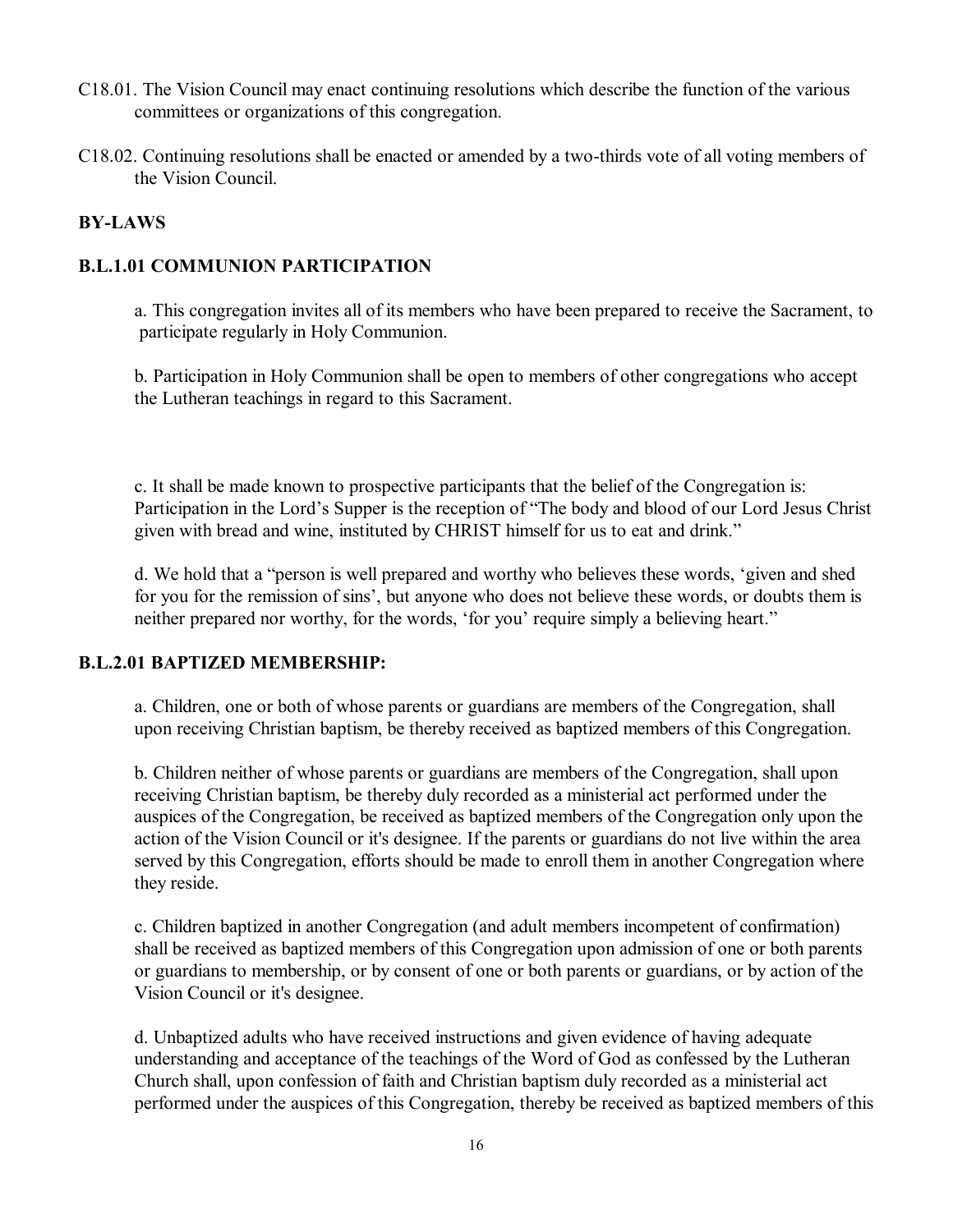Congregation.

#### **B.L.2.02 CONFIRMED MEMBERS**

a. Baptized adults, not previously members of this Congregation, who have received instruction and given evidence of having adequate understanding and acceptance of the Word of God as confessed by the Lutheran Church shall be admitted to the confirmed membership through the rite of confirmation.

b. However, adults received as baptized members shall be recognized as confirmed members, whether or not, at the discretion of the Pastor, they participate in the rite of confirmation.

c. Children who are baptized members of the Congregation shall be admitted to confirmation membership through preparation for and participation in the rite of confirmation.

d. Applicants for membership presenting letters of transfer showing them to be confirmed members in good standing in other Lutheran Churches shall be admitted to confirmed membership upon acceptance of their letters of transfer by the Vision Council or it's designee and the report of their names to the congregation.

e. Applicants for membership who present evidence of confirmation in a Lutheran Church but do not have letters of transfer shall be admitted to confirmed membership when the Vision Council or it's designee has determined that they meet the standards of Christian faith and life indicated in the Constitution and By-laws.

#### **B.L.2.03 VOTING MEMBERS**

a. The Vision Council shall determine the roster of voting members of the Congregation in accordance with the provisions of the Constitution and By-laws. The roster of voting members shall be available at tall regularly called meetings of the Congregation. The term "in good standing" shall be defined to include those who participate in the life and worship of the Congregation.

#### **B.L.2.04 DISCONTINUANCE OF MEMBERSHIP**

a. Members who move away shall be encouraged to transfer. Any confirmed member in good standing desiring to change their membership to another Lutheran Church (or a non-Lutheran Christian Church), shall upon request, be entitled to a letter of transfer or release issued by the pastor or the Vision Council.

b. Any confirmed member who, in the judgment of the Vision Council shows no interest in attending Church services, or fails to contribute to the Congregational treasury according to the Congregation's records, for a period of two years, shall be presumed no longer to desire membership, shall lose the right to vote and shall not be counted in the membership statistics of the Congregation, however, their names and records shall be kept in the files for a period of one year thereafter. Such persons shall be encouraged to participate in the Congregational life or to transfer elsewhere, as the situation may indicate to be advisable. If they resume activity within the one year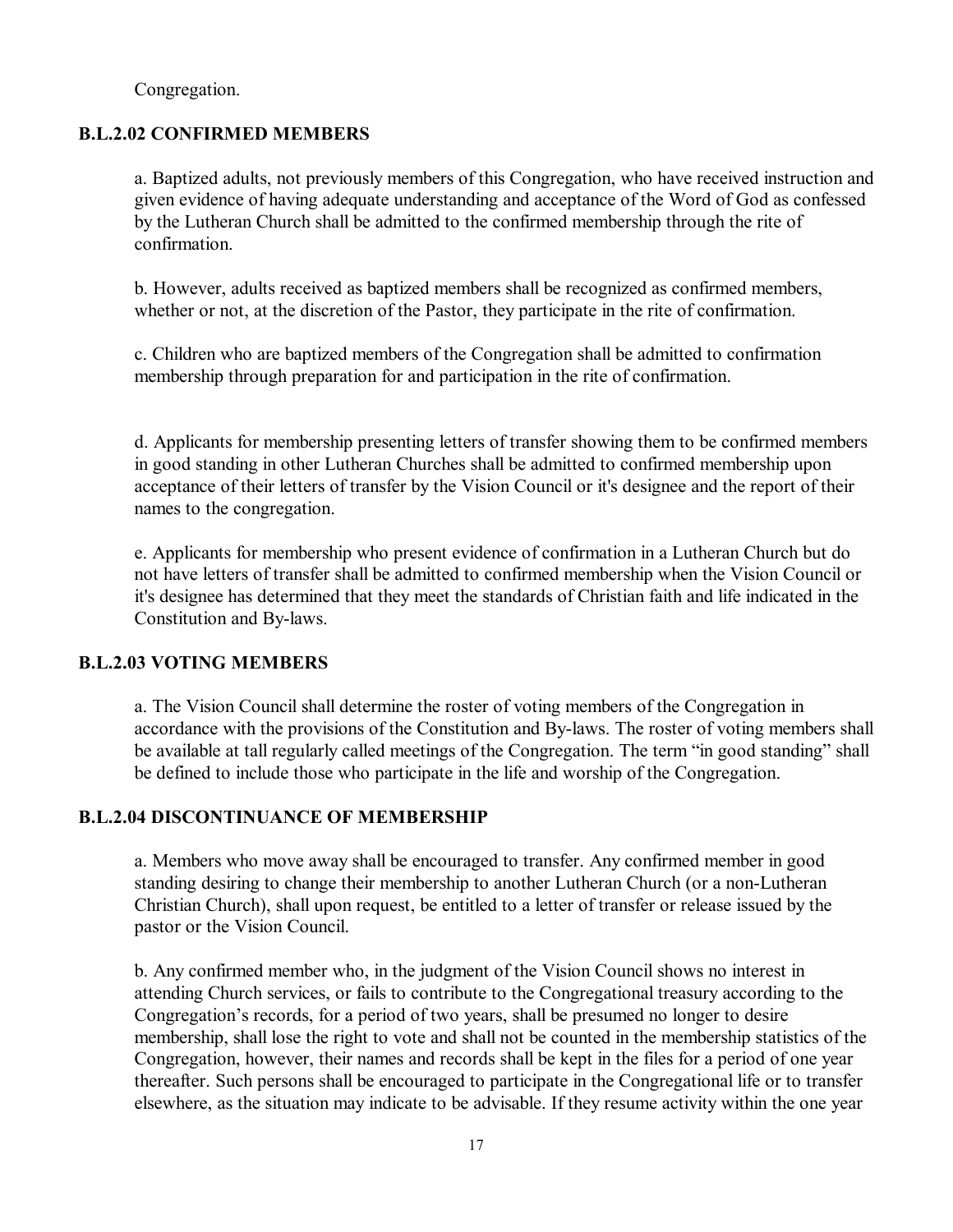period, they shall be restored to the active membership list; if no, they shall be dismissed from the Congregation and notified accordingly, where possible.

c. Children, neither of whose parents or guardians are active members of this Congregation shall be dropped from the baptized membership roll if they fail to participate in the Christian education program of the Congregation.

d. Members who have been excommunicated, dismissed, or who have resigned and members who have transferred to other Lutheran Congregation, or who are definitely known to have become members of other Congregations without transfer, shall thereby have lost membership in this Congregation and all rights appertaining thereto.

#### **B.L.3.01 PASTORAL CALL**

Since the Pastor ministers to the Congregation primarily in the public preaching of the Word and in the administration of the Sacraments, and since both Pastor and Congregation are parties to the call, no Pastor shall announce his or her decision on any subsequent call without first having consulted with the Vision Council. Should the Pastor thereupon resign to accept another call, his or her resignation shall be presented to the Congregation and mutually satisfactory arrangements sought for terminating his or her services, normally within 30 days.

#### **B.L.3.02**

A desire for a change in pastorate, either by Congregation or Pastor, shall be brought to the attention of the Synod Bishop, who shall advise in the matter according to this Constitution and the established procedure of the Church.

#### **B.L.4.01 THE VISION COUNCIL - QUALIFICATIONS**

In addition to the requirements of Congregational membership of the Constitution, qualifications for membership on the council include;

a. Being a disciple of Jesus Christ

- b. Regular Worship attendance and use of means of grace
- d. maintaining a personal prayer and devotional life
- d. Intentionally growing in faith
- e. Investing in the ministry of First Lutheran financially
- f. being Mission Minded for Jesus Christ
- g. being involved in serving others

#### **B.L.4.02 DUTIES OF THE OFFICERS AND COMMITTEES OF THE VISION COUNCIL**

a. The president shall preside at the meetings of the Vision Council and the Congregation.

b. The President-Elect shall preside at the meetings of the Vision Council and of the Congregation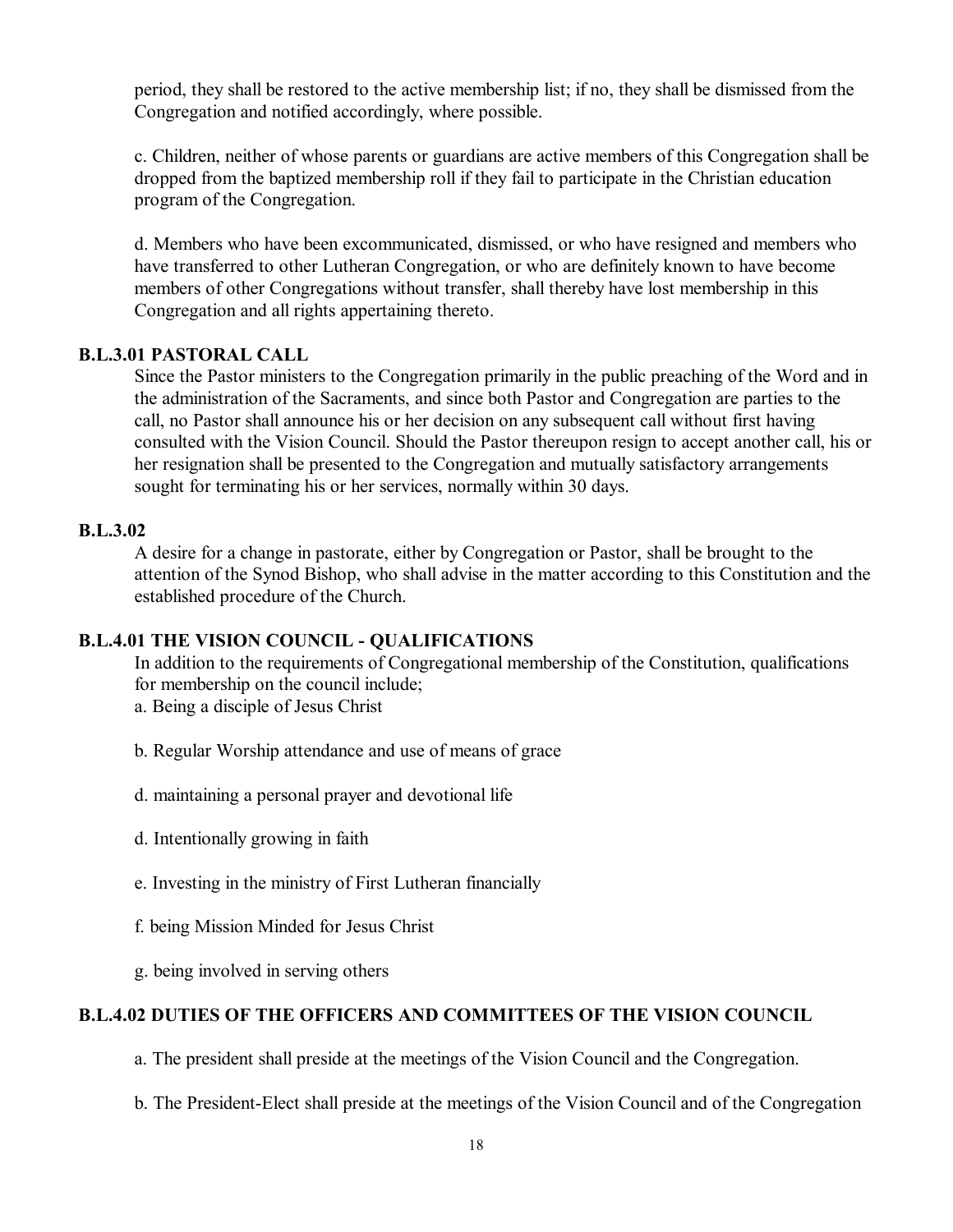in the absence of the president.

c. The secretary shall keep the minutes of the Vision Council and of the Congregation.

d. The Treasurer shall oversee the receiving, collecting and recording of all gifts, pledges, and contributions. The Treasurer shall oversee all disbursements in accordance with the decisions of the Vision Council.

e. The Administrative Board shall lead and administrate the ministry of the Congregation, under the direction and vision of the Vision Council. Each area organizes as needed to fulfill the ministry.

f. The Executive Committee shall set the agenda for all meetings of the Vision Council and the congregation, oversee all Memorial Funds, perform the yearly review of the senior Pastor (copastors), and oversee the ministry of the Congregation as directed by the Vision Council.

g. The Personnel Committee shall recruit and empower the best possible staff for First Lutheran Church. It shall recommend a total staff budget each year to the Vision Council, review/create Job Descriptions for each employee, publish an employee handbook, interpreting all personnel policies, develop a process of evaluation of all staff members and recommend salary adjustments, and authorize new staff positions and compensation packages.

h. The Nominating Committee shall prepare a slate of candidates for the Vision Council to be presented at the Annual Meeting. Any voting member may submit names to be considered by the Nominating Committee. These names must be submitted at least two weeks before the Annual Meeting, so the committee has time to assure that candidates meet the qualifications listed. i. The annual audit required by C12.06F of the constitution shall be according to the terms and conditions established by the Vision Council from year to year.

## **B.L.4.03 THE TERMS OF THE VISION COUNCIL**

a. The terms of Vision Council members shall be rotated so that new member(s) shall be elected each year pursuant to C12.02 of the constitution.

## **B.L.5.01 THE ANNUAL MEETING**

a. The Annual Meeting shall be held during the months of April or May.

#### b. The order of business at the Annual Meeting shall be:

- 1) Opening devotions
- 2) Approval of the minutes
- 3) Reports of the Pastors, the Council, the Treasurer, and others
- 4) Elections
- 5) Approval of budget
- 6) Unfinished business
- 7) New business
- 8) Closing prayer